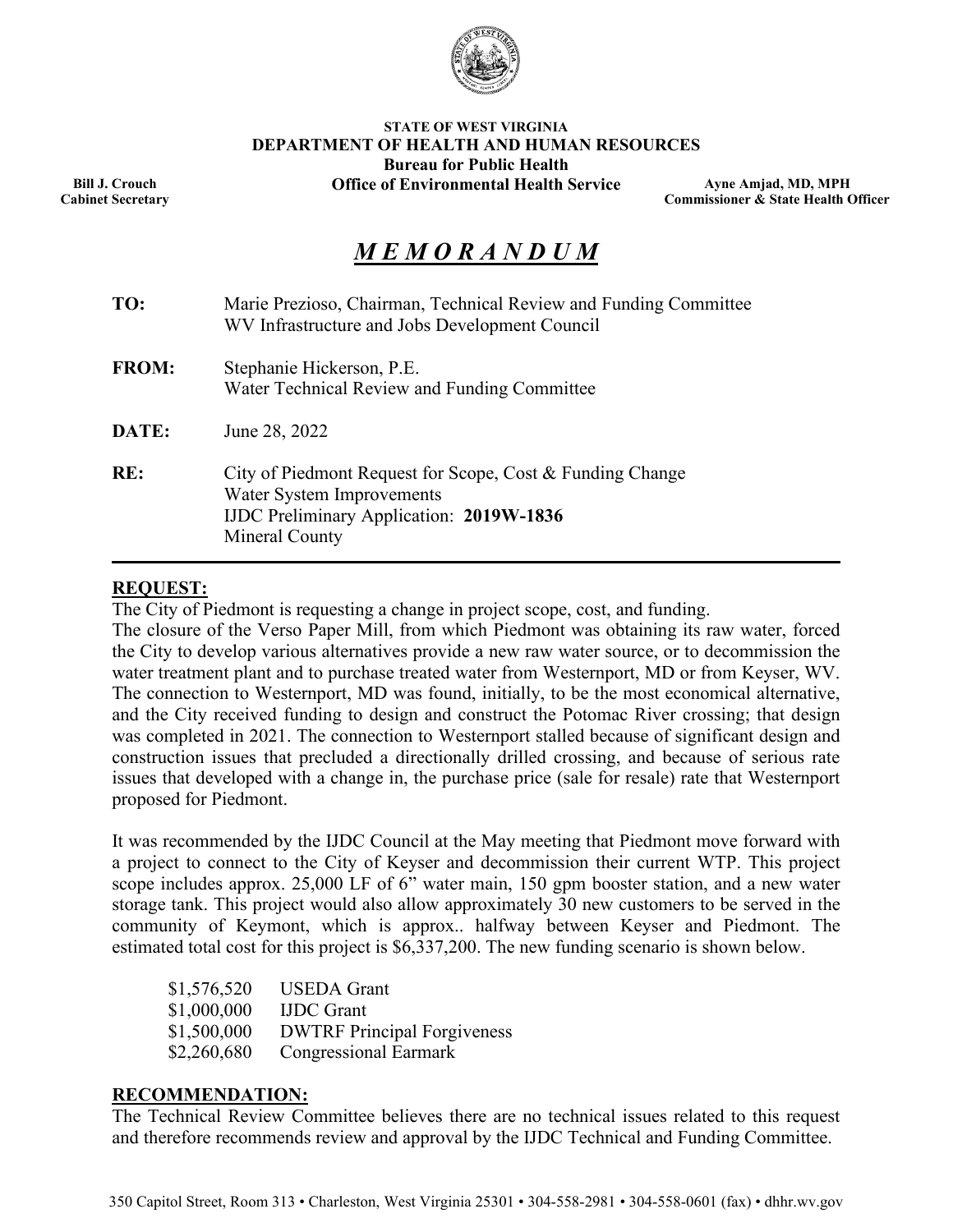**Region 8 Planning and Development Council** 

**Grant County Industrial Park** 131 Providence Lane Petersburg, WV 26847

Telephone (304) 257-2448 Fax (304) 257-4958 E-Mail: mail@regioneight.org

June 10, 2022

Wayne D. Morgan, P.E. MBA **Executive Director** WV Infrastructure & Jobs Development Council 1009 Bullitt Street Charleston, WV 25301

Re: Piedmont Emergency Water Project WVIJDC Project Number 2019W-1836

Dear Mr. Morgan:

The City of Piedmont, and the entire project team requests the WVIJDC approve a change in the project funding scenario, change of scope and cost for the City of Piedmont Emergency Water Project.

The change in the project thus would be:

# **Original Project Budget**

 $$1,576,520$ **USEDA** Grant  $$394,130$ **IJDC** Grant

# \$2,069,650 TOTAL PROJECT

## **New Project Budget**

| \$1,576,520 | <b>USEDA Grant</b>                 |
|-------------|------------------------------------|
| \$1,000,000 | <b>IJDC</b> Grant                  |
| \$1,500,000 | <b>DWTRF Grant</b>                 |
| \$2,260,680 | <b>Congressional Earmark Grant</b> |

# \$6,337,200 TOTAL PROJECT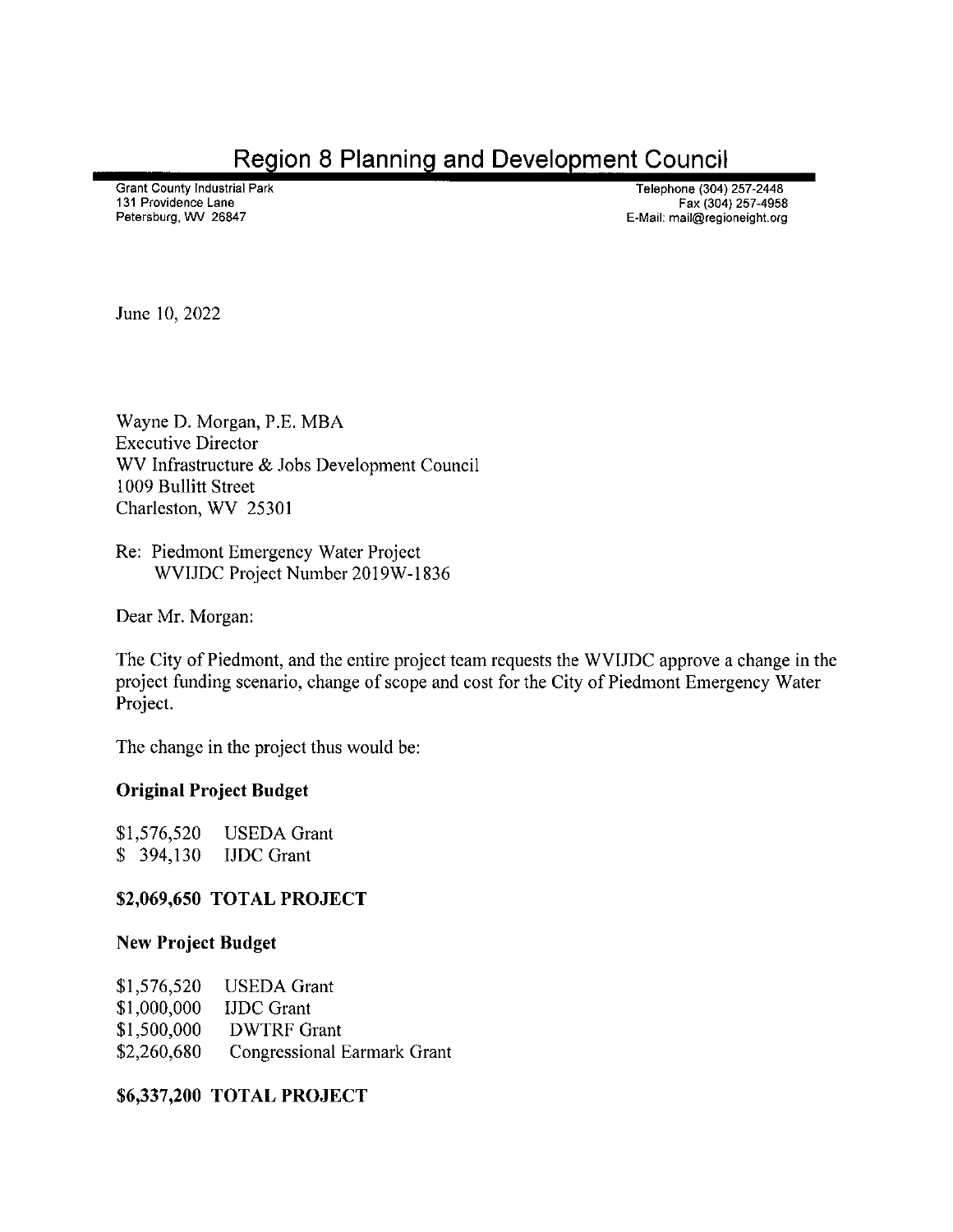Please note, the totals do not include the PFA amounts that were requested for the TAP Fee Assistance.

This project was presented at before the IJDC Technical Review and Funding Committee in May, 2022, with recommendation that the project should move forward with the connection to the City of Keyser option. It has been determined the connections to Westernport, MD was not feasible.

Enclosed are copies of the Technical Review Report, engineers preliminary budget summary and updated Schedule B for your review.

Should you have any questions, please contact me here at Region 8 Planning and Development Council.

Sincerely,

fam Keptinger

Pam Keplinger Project Assistant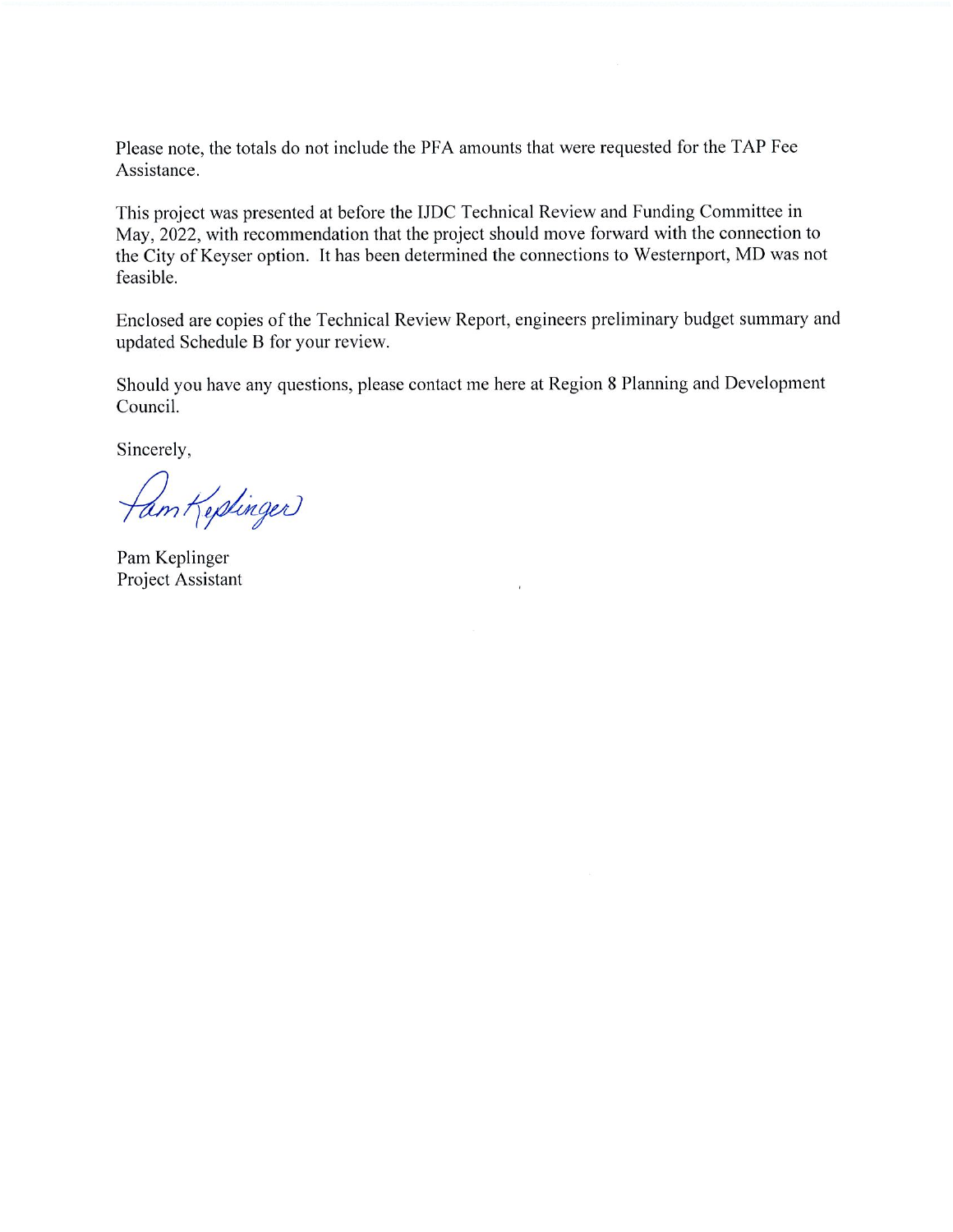# **Piedmont Emergency Water**

| <b>A. COST OF PROJECT</b>                    | <b>TOTAL</b> | <b>EDA Grant</b>         | <b>IJDC Grant</b><br><b>District 1</b> | <b>DWTRF Grant</b> | Congressional<br><b>Direct Spending</b> |
|----------------------------------------------|--------------|--------------------------|----------------------------------------|--------------------|-----------------------------------------|
|                                              | 6.337,200.00 | 1,576,520.00             | 1.000.000.00                           | 1,500,000.00       | 2,260,680.00                            |
| Construction                                 | 그것 부분의 거지요?  | ANG MAKANG               | 연합 <u>대학</u>                           | en angger          | 经技术                                     |
| Construction<br>a.                           | 4.632.000.00 | 1.576.520.00             | 111.700.00                             | 683,100.00         | 2.260.680.00                            |
| 10.0%<br><b>Construction Contingency</b>     | 463,200.00   |                          | 216,300.00                             | 246,900.00         | 0.00                                    |
| Legal                                        |              |                          |                                        |                    |                                         |
| <b>Project Attorney</b><br>а.                | 20,000.00    |                          | 20.000.00                              | 0.00               | 0.00                                    |
| <b>PSC Attorney</b><br>b.                    | 35,000.00    |                          | 35,000.00                              | 0.00               | 0.00                                    |
| Accountant                                   | 40,000.00    |                          | 40,000.00                              | 0.00               | 0.00                                    |
| <b>Technical Services</b>                    |              | <u>ng ang panggunian</u> | بعيوس سوابي                            |                    |                                         |
| Study<br>a.                                  | 25,000.00    |                          | 25,000.00                              | 0.00               | 0.00                                    |
| Design<br>b.                                 | 215,000.00   |                          | 215,000.00                             | 0.00               | 0.00                                    |
| <b>Bidding and Negotiation</b><br>c.         | 25,000.00    |                          | 0.00                                   | 25,000.00          | 0.00                                    |
| <b>Construction Engineering</b><br>d.        | 250,000.00   |                          |                                        | 250,000.00         | 0.00                                    |
| Project Inspection<br>е.                     | 270,000.00   |                          |                                        | 270,000.00         | 0.00                                    |
| Post Construction<br>f.                      | 25,000.00    |                          |                                        | 25,000.00          | 0.00                                    |
| <b>Special Services</b><br>а.                |              |                          |                                        |                    |                                         |
| AIS Compliance                               | 12.000.00    |                          | 12,000.00                              | 0.00               | 0.00                                    |
| Permitting                                   | 15,000.00    |                          | 15,000.00                              | <b>000</b>         | 0.00                                    |
| Surveying and Mapping                        | 45,000.00    |                          | 45,000.00                              | 0.00               | 0.00                                    |
| Administration                               |              |                          |                                        | 86,                | 575                                     |
| Project Administrator<br>a                   | 155,000.00   |                          | 155,000.00                             | 0.00               | 0.00                                    |
| Other Admin (legal ads, conf calls)<br>b     | 10,000.00    |                          | 10,000.00                              | 0.00               | 0.00                                    |
| Lands                                        |              |                          | <b>M. Parti La Mar Dal</b>             | ومعتقبة            | $57.62 - 16.03.53$ and $\%$             |
| <b>Easements and Lands</b><br>a              | 20,000.00    |                          | 20,000.00                              | 0.00               | 0.00                                    |
| Permits/Power to site                        | 40,000.00    |                          | 40,000.00                              | 0.00               | 0.00                                    |
| Project Contingency                          | 40,000.00    |                          | 40,000.00                              | 0.00               | 0.00                                    |
| 10 Sub Total line 1 thru 9                   | 6,337,200.00 | 1,576,520.00             | 1,000,000.00                           | 1,500,000.00       | 2,260,680.00                            |
| B.<br><b>Cost of Financing</b>               |              |                          |                                        |                    |                                         |
| 11 Funded Reserve                            | 0.00         | 0.00                     | 0.00                                   | 0.00               | 0.00                                    |
| 12 Capitalized Interest                      | 0.00         | 0.00                     | 0.00                                   | 0.00               | 0.00                                    |
| 13 Registrar Fees                            | 0.00         | 0.00                     | 0.00                                   | 0.00               | 0.00                                    |
| 14 Bond Counsel                              | 0.00         | 0,00                     | 0.00                                   | 0.00               | 0.00                                    |
| 15 Sub Total Cost of Financing               | 0.00         | 0.00                     | 0.00                                   | 0.00               | 0.00                                    |
| 16 Total Cost of Project (Line 10 + Line 15) | 6.337,200.00 | 1,576,520.00             | 1,000,000,00                           | 1,500,000.00       | 2,260,680.00                            |
| <b>C. SOURCES OF OTHER FUNDS</b>             |              |                          |                                        |                    |                                         |
| 17 Federal Grant                             | 5 337,200.00 | 1,576,520.00             | 0.00                                   | 1,500,000.00       | 2,260,680.00                            |
| 18 State Grant (IJDC)                        | 1,000,000.00 | 0.00                     | 1,000,000.00                           | 0.00               | 0.00                                    |
| 19 Other Grants (Local/Private)              | 0.00         | 0.00                     | 0.00                                   | 0.00               | 0.00                                    |
| 20 Total Grants                              | 6.337.200.00 | 1,576,520.00             | 1.000.000.00                           | 1.500.000.00       | 2.260.680.00                            |
| 21 Total Bond Issue                          | 0.00         | 0.00                     | 0.00                                   | 0.00               | 0.00                                    |

Dunn Engineers

City of Piedmont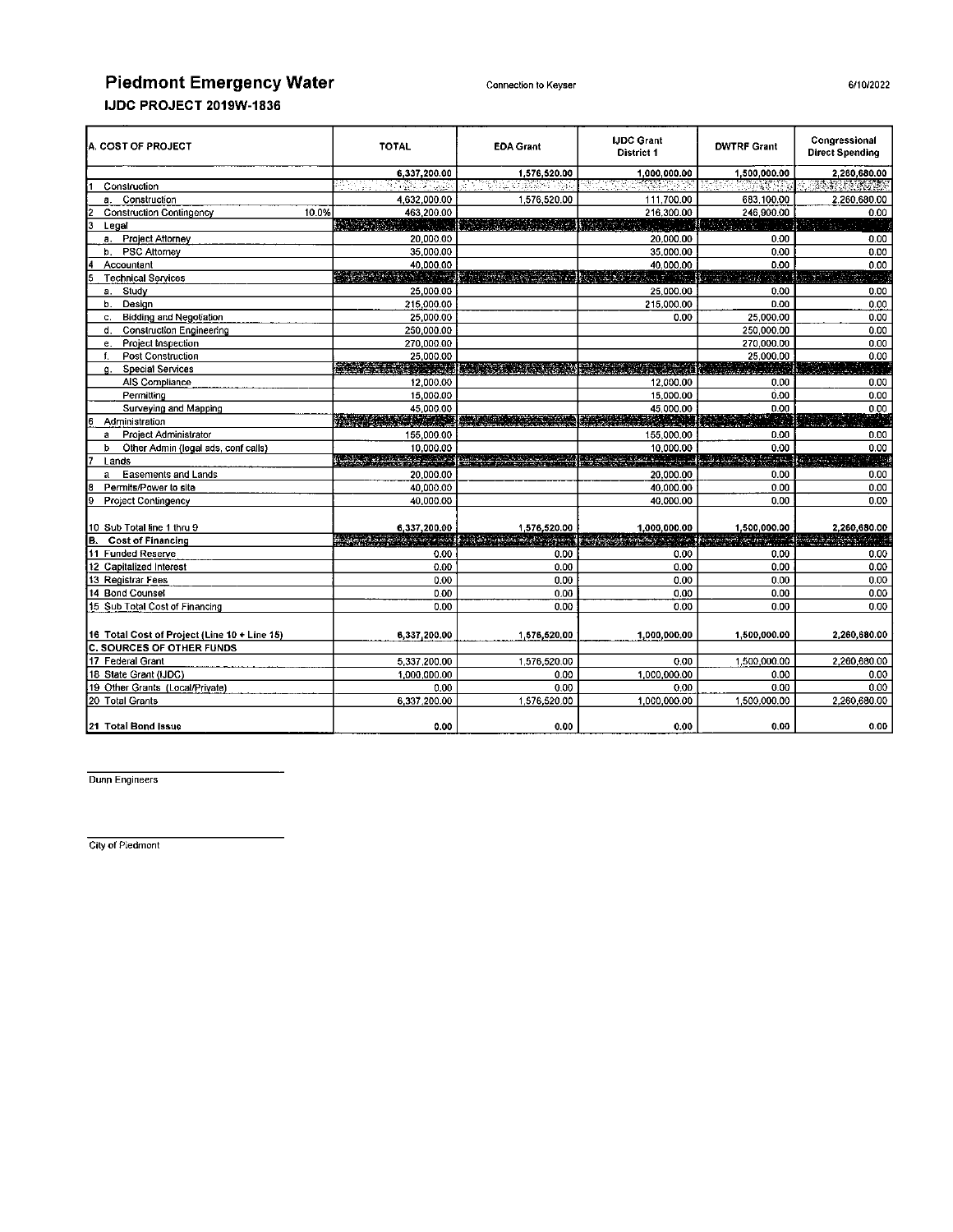# **CITY OF PIEDMONT** Water System - Connection to Keyser, WV<br>PRELIMINARY BUDGET SUMMARY

| <b>LINE ITEM</b>                            | <b>COST</b>    | <b>TOTAL COST</b> |
|---------------------------------------------|----------------|-------------------|
| <b>Construction Cost</b>                    |                | \$4,632,000       |
| <b>Engineering</b>                          |                |                   |
| Planning                                    | \$25,000       |                   |
| Design                                      | \$215,000      |                   |
| <b>Bidding</b>                              | \$25,000       |                   |
| Construction Engineering (20 months)        | \$250,000      |                   |
| Resident Project Representative (18 months) | \$270,000      |                   |
| Special Services (AIS Compliance Reviews)   | \$12,000       |                   |
| Special Services (Permitting)               | \$15,000       |                   |
| Special Services (Surveying & Mapping)      | \$45,000       |                   |
| Post Construction                           | \$25,000       |                   |
| <b>SUBTOTAL</b>                             |                | \$882,000         |
| Legal                                       |                |                   |
| Project Attorney                            | \$5,000        |                   |
| Rights-of-Way                               | \$15,000       |                   |
| <b>PSC</b> Attorney                         | \$35,000       |                   |
| <b>SUBTOTAL</b>                             |                | \$55,000          |
| <b>Administrative / Accounting</b>          |                |                   |
| Project Coordinator                         | \$155,000      |                   |
| <b>CPA</b>                                  | \$40,000       |                   |
| Permits and Power to Site                   | \$40,000       |                   |
| <b>SUBTOTAL</b>                             |                | \$235,000         |
| Financing                                   |                |                   |
| Interim Financing                           | \$20,000       |                   |
| <b>Bond Counsel</b>                         | \$30,000       |                   |
| <b>SUBTOTAL</b>                             |                | \$50,000          |
| <b>Site Easements and ROWs</b>              |                |                   |
| <b>Land Acquisition Costs</b>               | S <sub>0</sub> |                   |
| <b>Easement Costs</b>                       | \$20,000       |                   |
| <b>SUBTOTAL</b>                             |                | \$20,000          |
| <b>PROJECT SUBTOTAL</b>                     |                | \$5,874,000       |
| Construction Contingency @ +/- 10%          |                | \$463,200         |
| <b>TOTAL PROJECT COST</b>                   |                | \$6,337,200       |

DUNN ENGINEERS, INC. **April 2022**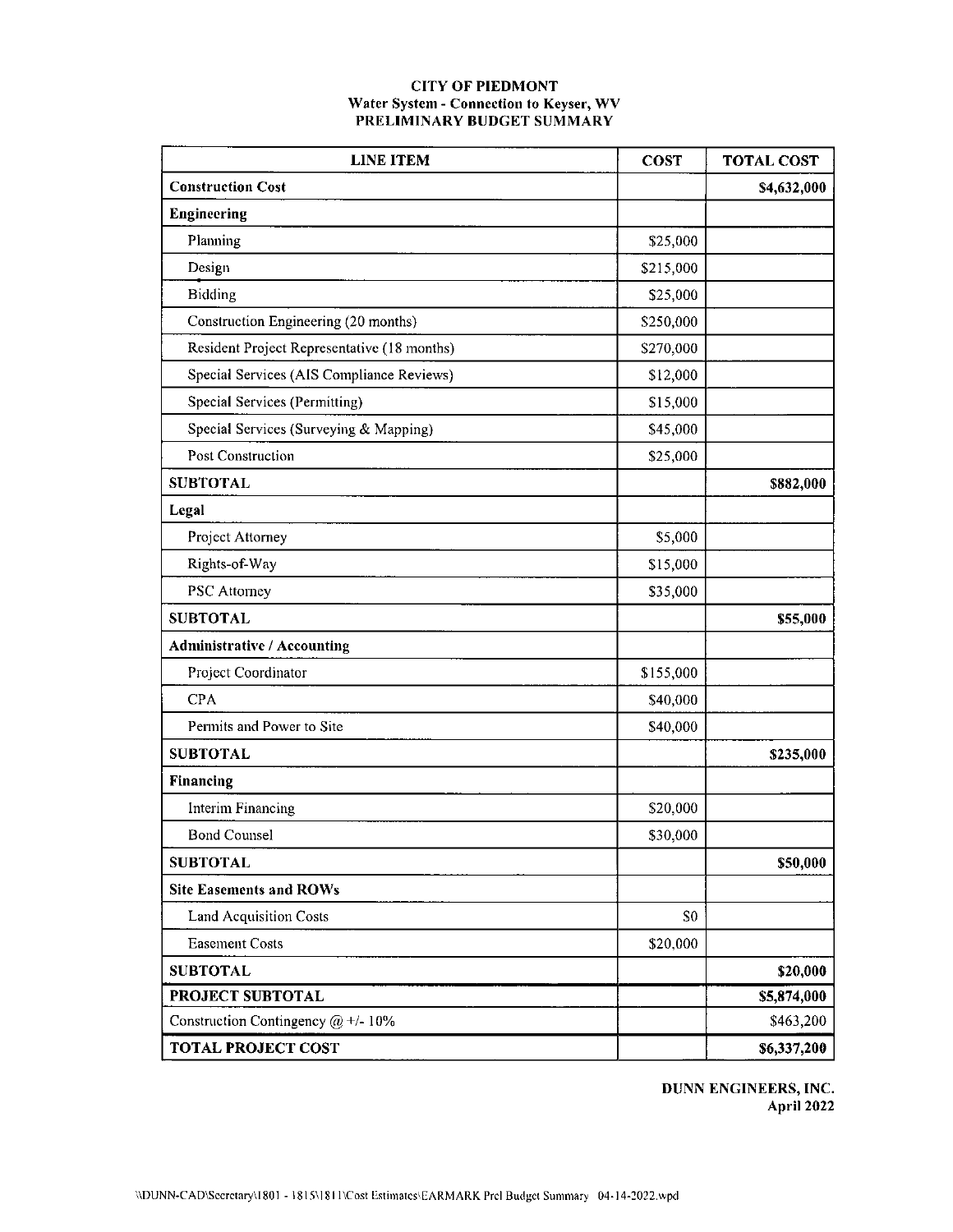

#### **STATE OF WEST VIRGINIA** DEPARTMENT OF HEALTH AND HUMAN RESOURCES **Bureau for Public Health Office of Environmental Health Service**

Ayne Amjad, MD, MPH Commissioner & State Health Officer

# MEMORANDUM

| TO.          | Marie Prezioso, Chairman, Technical Review and Funding Committee<br>WV Infrastructure and Jobs Development Council                                          |  |  |  |  |  |
|--------------|-------------------------------------------------------------------------------------------------------------------------------------------------------------|--|--|--|--|--|
| <b>FROM:</b> | Stephanie Hickerson, P.E. SDA<br>Water Technical Review and Funding Committee                                                                               |  |  |  |  |  |
| DATE:        | May 24, 2022                                                                                                                                                |  |  |  |  |  |
| RE:          | City of Piedmont Request for Scope, Cost & Funding Change<br>Water System Improvements<br><b>IJDC Preliminary Application: 2019W-1836</b><br>Mineral County |  |  |  |  |  |

# **REOUEST:**

The City of Piedmont is requesting a change in project scope, cost, and funding.

The closure of the Verso Paper Mill, from which Piedmont was obtaining its raw water, forced the City to develop various alternatives provide a new raw water source, or to decommission the water treatment plant and to purchase treated water from Westernport, MD or from Keyser, WV. The connection to Westernport, MD was found, initially, to be the most economical alternative, and the City received funding to design and construct the Potomac River crossing; that design was completed in 2021. The connection to Westernport stalled because of significant design and construction issues that precluded a directionally drilled crossing, and because of serious rate issues that developed with a change in, the purchase price (sale for resale) rate that Westernport proposed for Piedmont. That change has resulted in proposed post-project rates for Piedmont's customers of approximately \$85/month for 3,400 gallons, and that rate cannot be implemented or sustained for very long. Piedmont's MHI is only \$22,353, so the \$85 rate would equate to 4.5% of MHI.

Three alternative water sources (two intakes and another potable water connection) were recently evaluated by the project engineer. Two alternatives were found to be technically feasible. One alternative is to construct an intake along Savage River and make improvements to and continue to use the current WTP. The construction cost for this alternative is \$4,131,050. The other alternative is to connect to the City of Keyser and purchase finished water. This alternative would also allow the project to provide public water service to 30 homes in the Keymont area and would allow Piedmont to decommission its WTP. The construction cost for this alternative is \$5,590,200.

There were no total project costs or funding scenarios provided for review.

## **RECOMMENDATION:**

The Technical Review Committee believes that the project should move forward with the

**Bill J. Crouch Cabinet Secretary**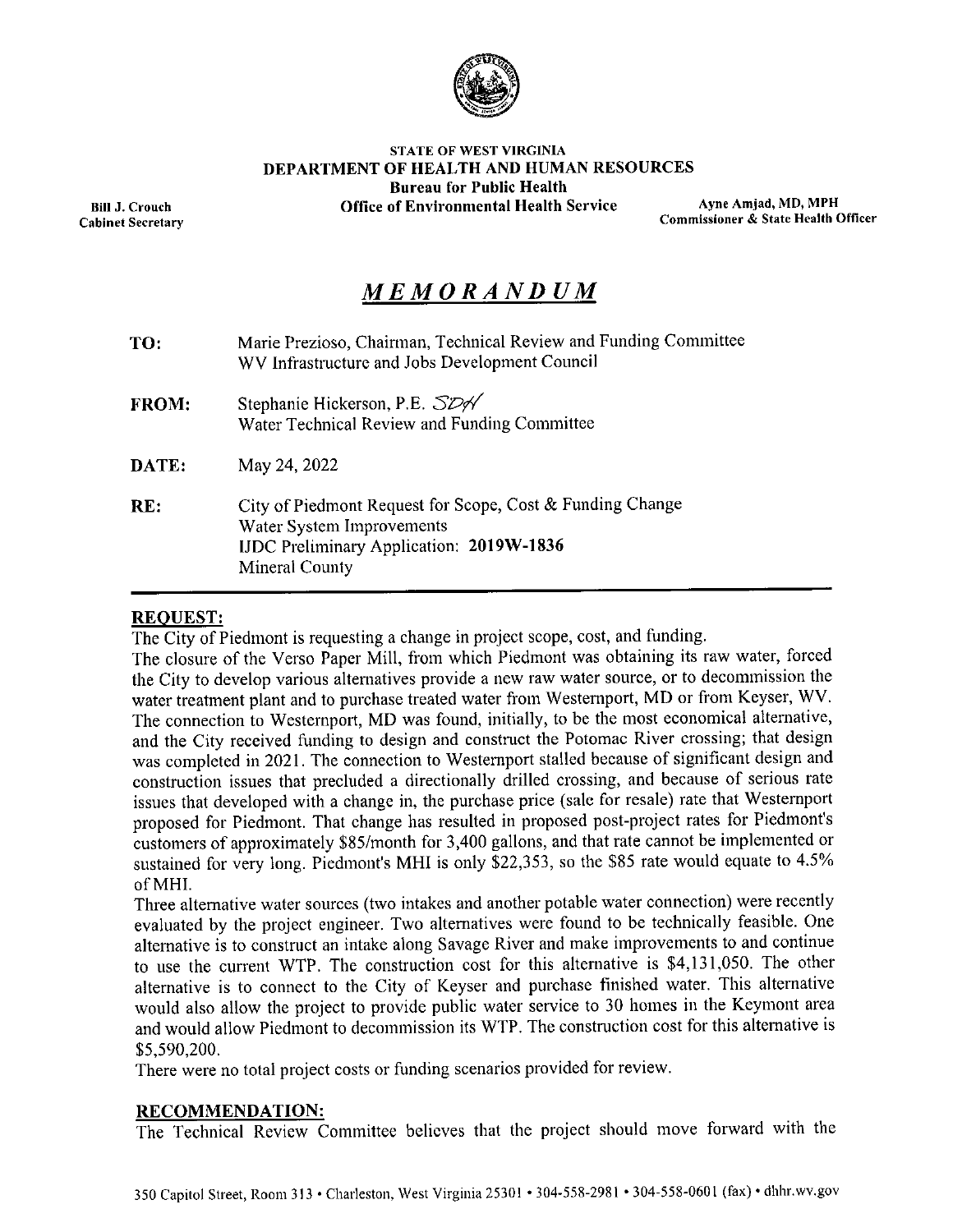City of Piedmont Project No.: 2019W-1836 May 24, 2022 Page 2

 $\ddot{\phantom{a}}$ 

connection to the City of Keyser option and to come back to council with a full application for this project scope.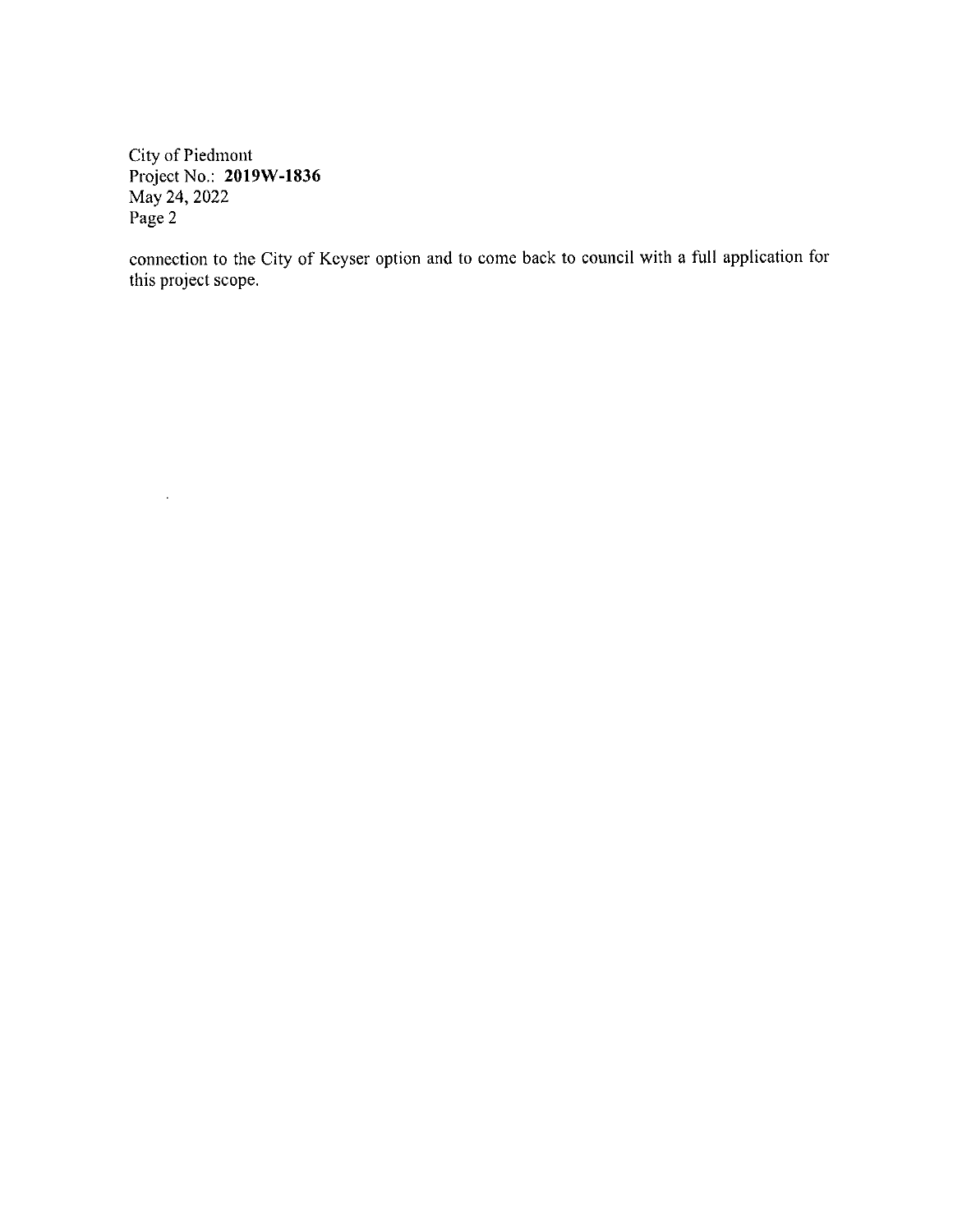

# **DUNN ENGINEERS, INC.**

# **CITY OF PIEDMONT Water Source Evaluation (Revised)** April 2022

# **Background**

The City of Piedmont currently provides water service to approximately 243 residential customers and 24 commercial customers; according to the 2021 PSC Annual Report, the commercial customers use approximately 33% of the water sold by the City. According to the Annual Reports for the past 4 years (2018 - 2021), Piedmont has pumped and treated an average of 61,000 gpd and sold an average of 42,000 gpd. Raw water is currently being obtained from the Town of Westernport, MD's raw water main and the Savage River Reservoir at an approximate yearly cost of \$70,000.

The closure of the Verso Paper Mill, from which Piedmont was obtaining its raw water, forced the City to develop various alternatives provide a new raw water source, or to decommission the water treatment plant and to purchase treated water from Westernport, MD or from Keyser, WV. The connection to Westernport, MD was found, initially, to be the most economical alternative, and the City received funding to design and construct the Potomac River crossing; that design was completed in 2021. The connection to Westernport stalled because of significant design and construction issues that precluded a directionally drilled crossing, and because of serious rate issues that developed with a change in the purchase price (sale for resale) rate that Westernport proposed for Piedmont. That change has resulted in proposed post-project rates for Piedmont's customers of approximately \$85/month for 3,400 gallons, and that rate cannot be implemented or sustained for very long. Piedmont's MHI is only \$22,353, so the \$85 rate would equate to 4.5% of MHI.

#### 400 SOUTH RUFFNER ROAD . CHARLESTON, WEST VIRGINIA 25314 . TEL (304) 342-3436 . FAX (304) 342-7823 ●EMAIL: dunneng@aol.com●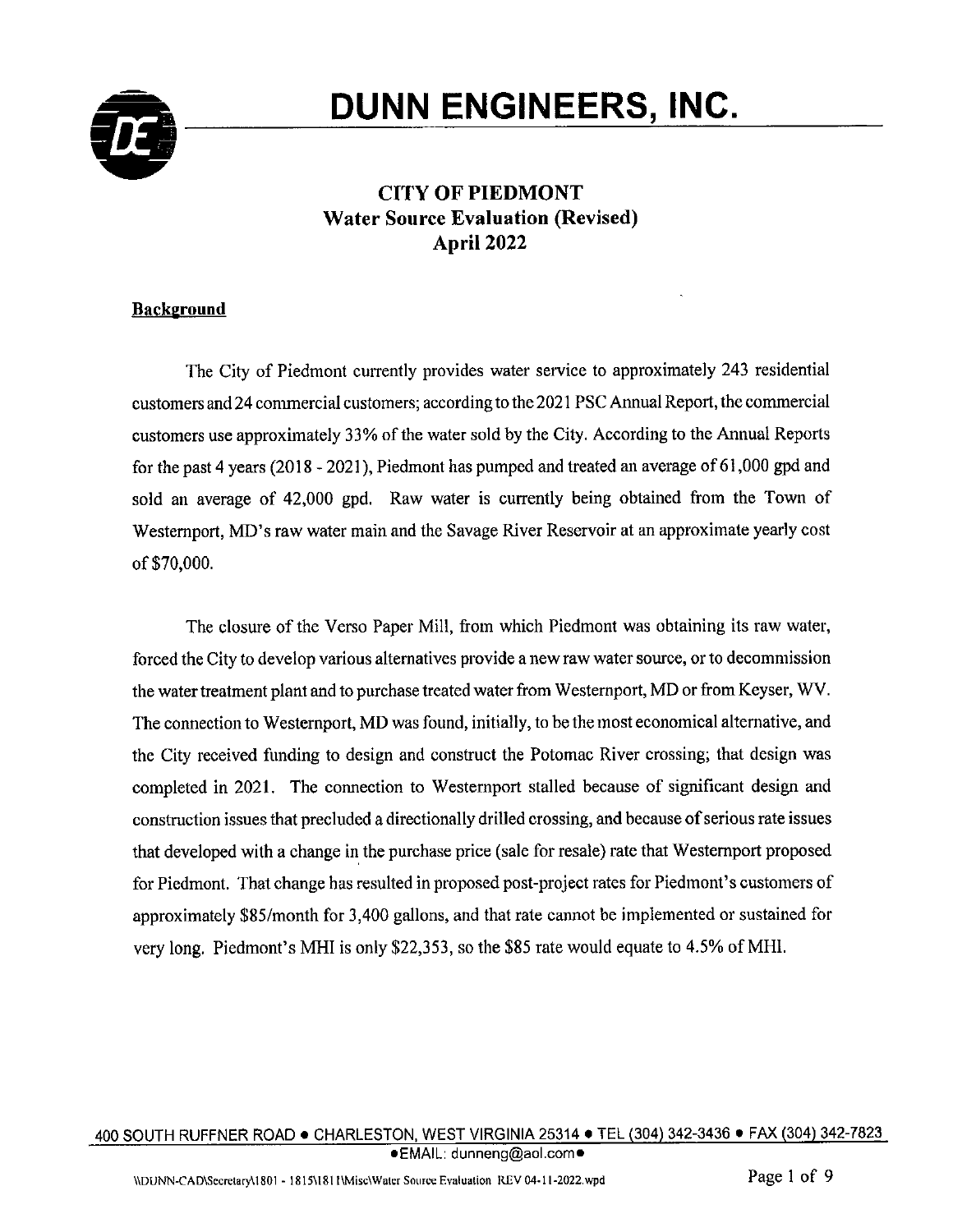# **Alternative Water Sources**

Three alternative water sources (two intakes and another potable water connection) were recently evaluated, and the findings are shown below.

- Potomac River downstream of paper mill 1.
	- Potential water quality issues due to the old mill
	- Very deep  $($ >50 feet) raw water pump station required п
	- Very difficult construction access for the intake structure and screen due to past river bank stabilization (large rock and concrete)
	- No pools for constructing a reliable intake (Potomac River is shallow at that point)

This alternative was found to be technically non-viable.

#### 2. Savage River 0.85 miles above confluence with Potomac River

- Intake site is located in Maryland, 2 miles upstream of Piedmont and the П paper mill.
- Water quality assumed to be satisfactory, since Bloomington, MD recently constructed an intake approximately 0.25 miles upstream of the proposed intake site.
- Reasonable access to the site, and a reasonable wetwell depth would be  $\blacksquare$ available.
- Would utilize part of Piedmont's existing raw water main (including a 3,000 LF section through the paper mill); sections of that main, however, are over 100 years old, are prone to breakage and need to be replaced.

 $\bar{t}$ 

 $\frac{1}{2}$ 

ä,

 $\frac{1}{\epsilon}$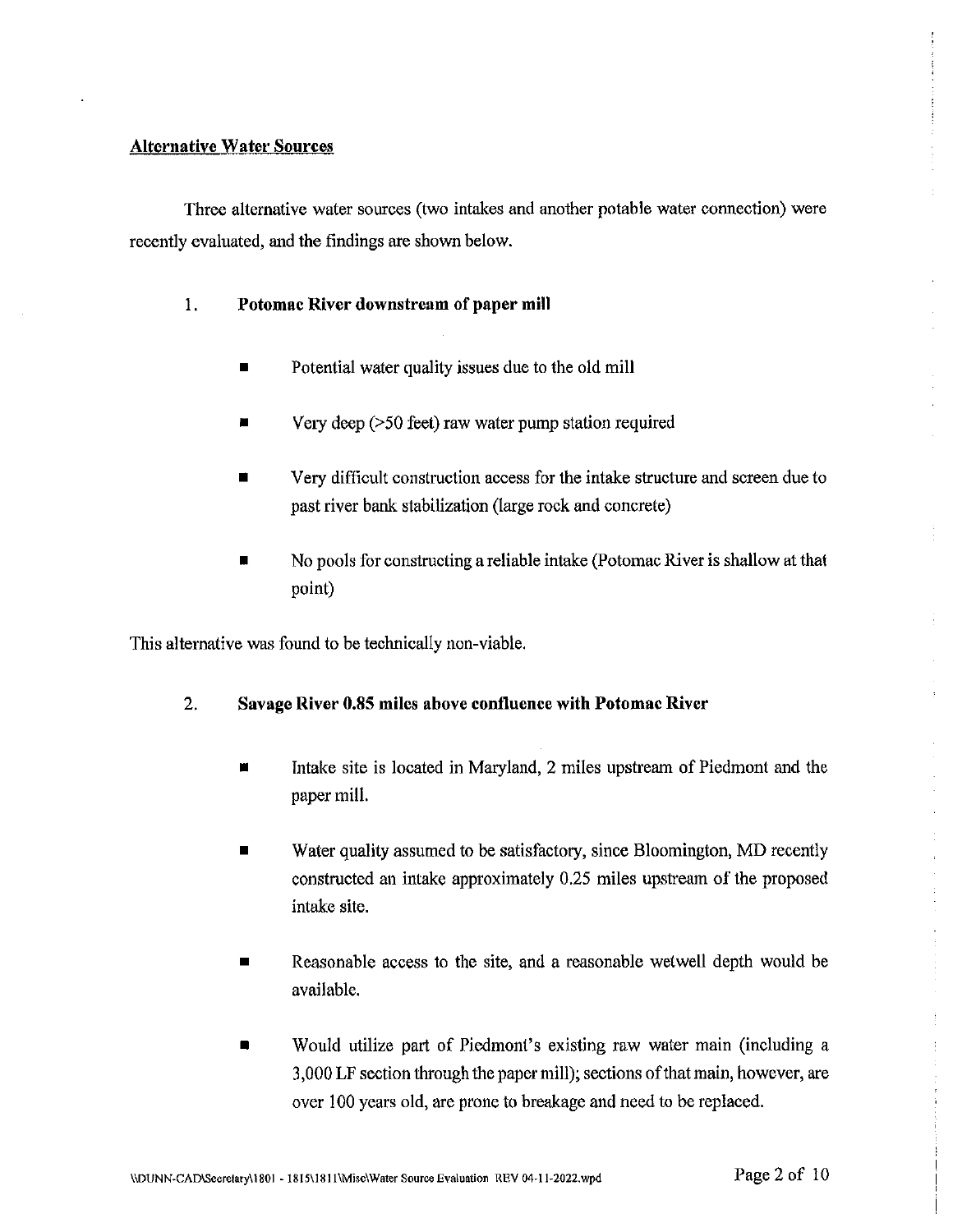- Replacing the oldest mains through the mill site would require excavation between two active train tracks (portions of the main are located under rail ties and even under the rails, and none of the main was, to our knowledge, installed in steel casing). The City holds deeds from the predecessor railroad, dating to 1900, that allows (unrestricted?) installation and maintenance of mains smaller than 20 inches; it is doubtful, however, that the current owner (CSX) would allow wholesale replacement by conventional trenching in between two active tracks that are only a few feet apart, regardless of the deed covenants.
- The existing 400 foot long, uninsulated 10-inch steel river crossing, which is  $\blacksquare$ attached to a bridge that is owned by the mill, would have to be replaced with a 6-inch insulated pipe.
- For long term viability, at least some improvements will have to be made to the water treatment plant, including replacement of the backwash pump, HVAC system and improvements to the building and "shed" over the presedimentation tank. A new dehumidification system will need to be installed, and also metering equipment (chemical feed pumps, pH meter, turbidity meters, etc.).
- Any significant reduction in customer numbers will make the continued 眉 financial stability questionable, given the increasing costs of parts, chemicals, power and labor.
- The construction cost estimate for this alternative is shown in Table 1.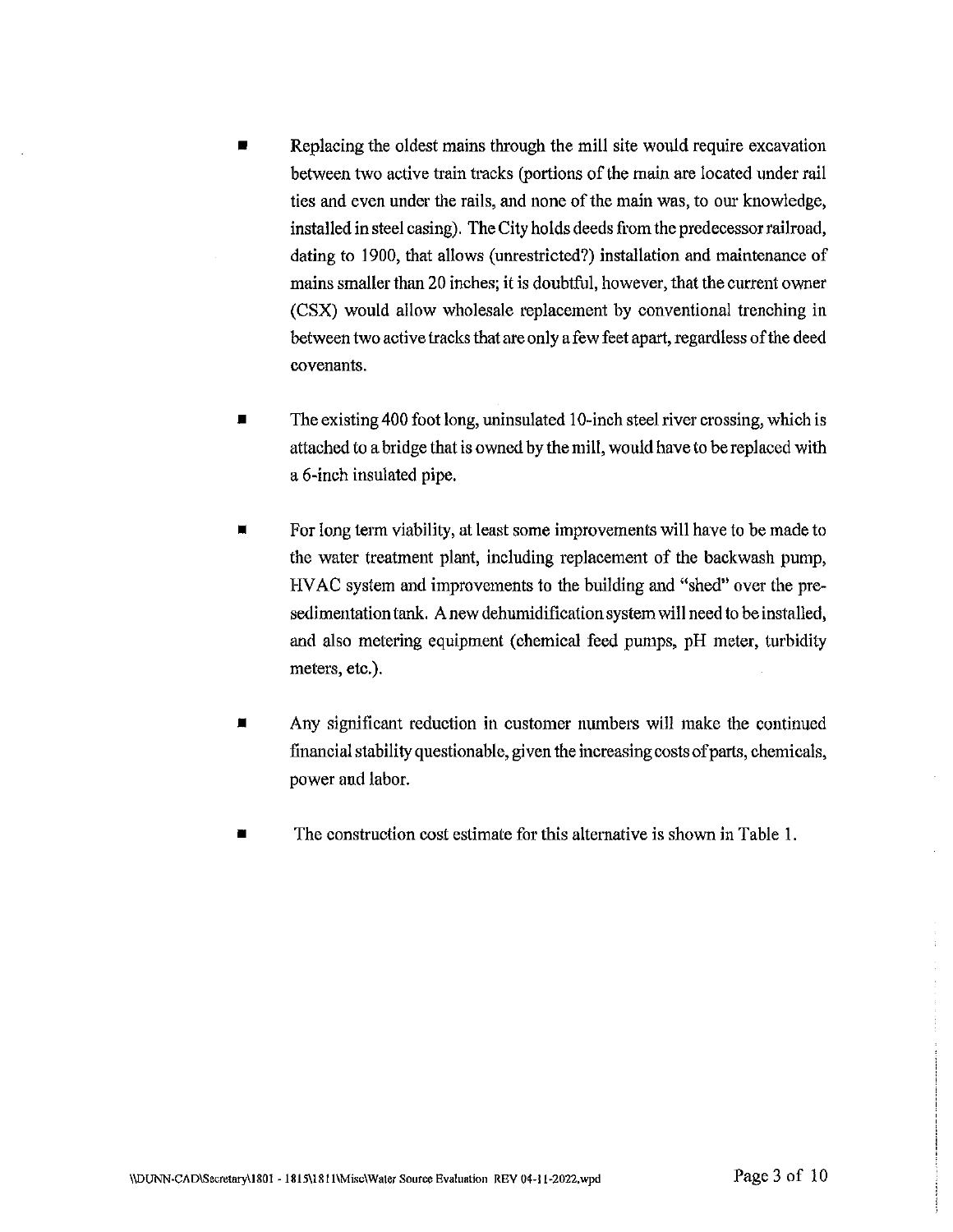# TABLE 1 **CITY OF PIEDMONT** SAVAGE RIVER RAW WATER INTAKE PRELIMINARY COST ESTIMATE

| <b>Item</b>                                          | Qty          | Unit      | <b>Unit Cost</b> | <b>Total Cost</b> |
|------------------------------------------------------|--------------|-----------|------------------|-------------------|
| 150 gpm Raw Water Intake & Pump Station              |              | LS        | \$1,000,000      | \$1,000,000       |
| (including generator)                                |              |           |                  |                   |
| 6" DR14 PVC (from intake to raw water main)          | 1,500        | LF        | \$100            | \$150,000         |
| Connect to Existing System                           | 6            | EA        | \$2,500          | \$15,000          |
| Telemetry                                            | 1            | LS        | \$40,000         | \$40,000          |
| 6" Insulated Bridge Crossing                         | 400          | LF        | \$1,000          | \$400,000         |
| (DIP; factory insulated)                             |              |           |                  |                   |
| Air Release Valve                                    | l            | EA        | \$2,500          | \$2,500           |
| 6" Gate Valve                                        | 4            | EA        | \$2,000          | \$8,000           |
| $\ddagger$<br>6" CL350 DIP (thru mill site)          | 3,000        | LF        | \$450            | \$1,350,000       |
| Test 4,000' existing 10" line                        | 1            | LS        | \$15,000         | \$15,000          |
| <b>Subtotal - Raw Water Intake</b>                   |              |           |                  | \$2,980,500       |
| Replace Existing Backwash Pump                       | 1            | LS        | \$50,000         | \$50,000          |
| $**$<br>Building Modifications & Upgrades            | 1            | LS        | \$500,000        | \$500,000         |
| Install De-Humidifier System                         | 1            | <b>LS</b> | \$100,000        | \$100,000         |
| Replace Meters, Chemical Feed Pumps &                | 1            | <b>LS</b> | \$100,000        | \$100,000         |
| Instrumentation                                      |              |           |                  |                   |
| Miscellaneous                                        | $\mathbf{1}$ | LS        | \$25,000         | \$25,000          |
| <b>Subtotal - Water Treatment Plant Improvements</b> | \$775,000    |           |                  |                   |
|                                                      |              |           |                  |                   |
| <b>Combined Subtotal</b>                             | \$3,755,500  |           |                  |                   |
| Contingency $\pm 10\%$                               | \$375,550    |           |                  |                   |
| TOTAL ESTIMATED CONSTRUCTION COST                    | \$4,131,050  |           |                  |                   |

Assumes that railroad will grant permission to replace the pipe in its current location  $\ast$ \*\* HVAC, shed over pre-sedimentation basin, lights, etc.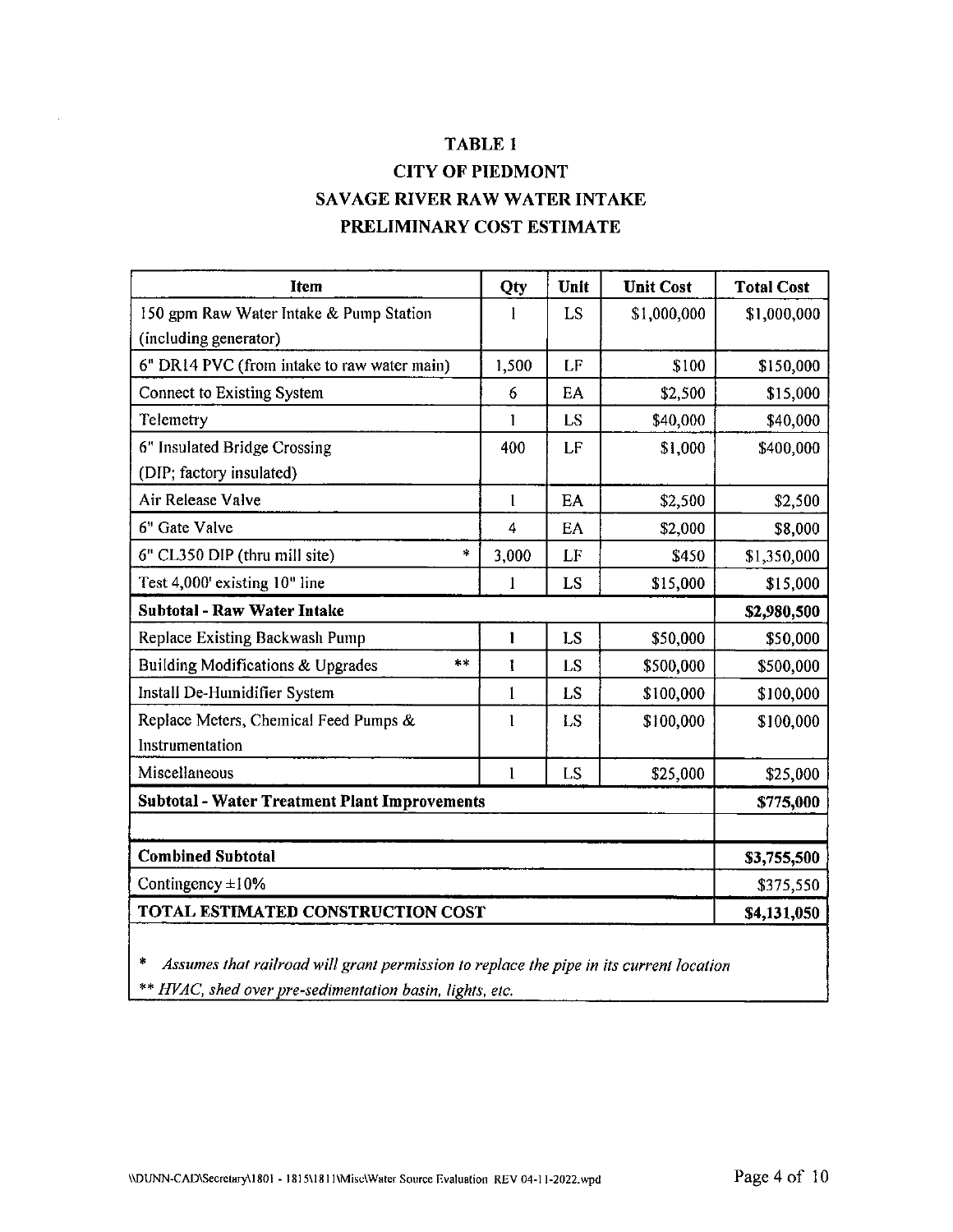#### 3. **Connection to the City of Keyser**

- Requires approximately 25,000 LF of 6-inch main (including the line to the  $\blacksquare$ tank), a 150 gpm booster pumping station and a  $+/-$  40,000 gallon storage tank
- Could serve approximately 30 homes in the Keymont area, which is located  $\blacksquare$ about halfway between Keyser and Piedmont
- Would allow the City of Piedmont to decommission its water treatment plant  $\blacksquare$
- Keyser, according to its most recent PSC Annual Report, has sufficient capacity to provide water to Piedmont
- The estimated construction costs for the connection to Keyser and for service ÷ to Keymont are shown in the following tables.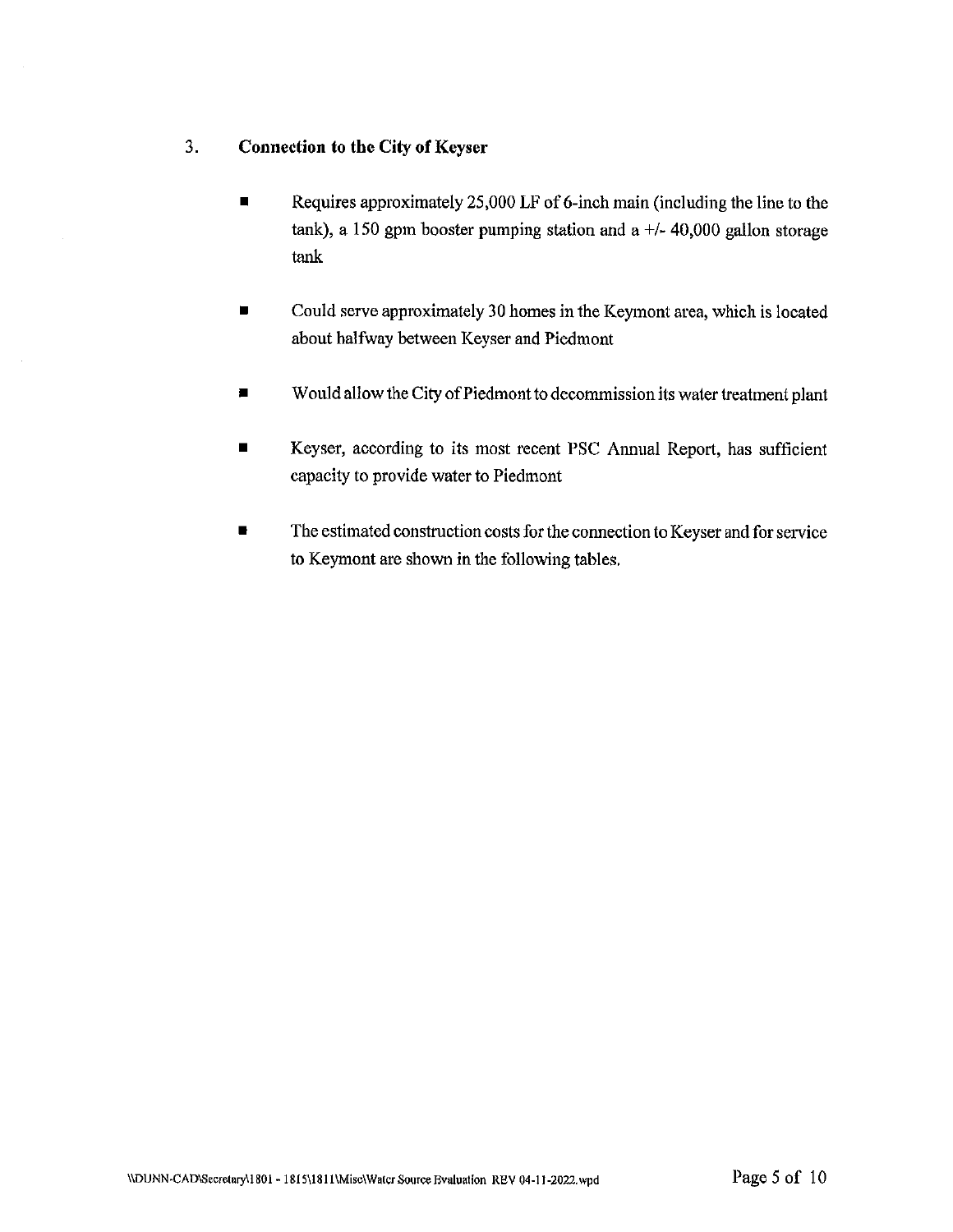# TABLE 2 **CITY OF PIEDMONT KEYSER CONNECTION** PRELIMINARY COST ESTIMATE

| Item                              |        | Qty            | Unit       | <b>Unit Cost</b> | <b>Total Cost</b> |
|-----------------------------------|--------|----------------|------------|------------------|-------------------|
| 6" Class PVC CL250 w/FLG          | $\ast$ | 25,000         | LF         | \$150            | \$3,750,000       |
| 6" Gate Valve w/Box & Cover       |        | 15             | EA         | \$1,500          | \$22,500          |
| Universal Air Release Valve       |        | 3              | EA         | \$2,500          | \$7,500           |
| Connecting to Existing Mains      |        | $\overline{2}$ | EA         | \$5,000          | \$10,000          |
| Booster PS w/Generator            |        |                | LS         | \$350,000        | \$350,000         |
| 40,000 Gallon Storage Tank        | $* *$  |                | LS         | \$450,000        | \$450,000         |
| Riprap                            |        | 1,000          | LF         | \$50             | \$50,000          |
| Type C Gravel Trench Repl.        |        | 25,000         | LF         | \$15             | \$375,000         |
| Special Fill Material             |        | 100            | <b>TON</b> | \$50             | \$5,000           |
| Video Taping                      |        |                | LS         | \$10,000         | \$10,000          |
| Site Sign                         |        | 1              | LS         | \$2,000          | \$2,000           |
| <b>Field Office</b>               |        | $\overline{2}$ | EA         | \$15,000         | \$30,000          |
| Mobilization                      |        |                | LS         | \$20,000         | \$20,000          |
| <b>SUBTOTAL CONSTRUCTION</b>      |        |                |            |                  | \$5,082,000       |
| Contingency $\pm 10\%$            |        |                |            |                  | \$508,200         |
| TOTAL ESTIMATED CONSTRUCTION COST |        |                |            |                  | \$5,590,200       |

\* At least part of this pipe will have to be installed in rock, and production for the whole line will be *limited* 

\*\* Sized to provide fire flow to Keymont; cost includes access road and tank site work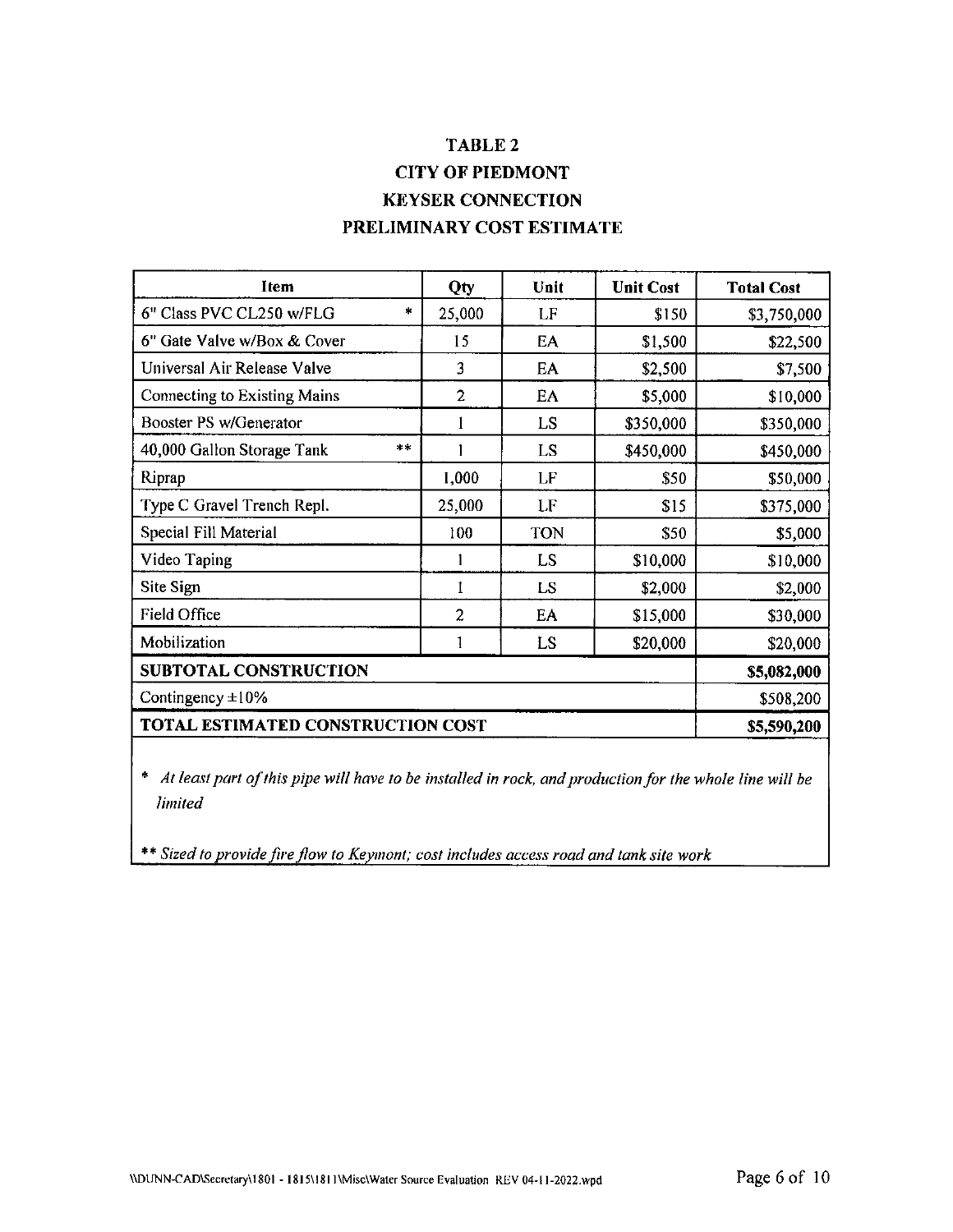# TABLE 3 **KEYMONT, WV** PRELIMINARY COST ESTIMATE

| Item                                                  | Qty   | Unit       | <b>Unit Cost</b> | <b>Total Cost</b> |  |
|-------------------------------------------------------|-------|------------|------------------|-------------------|--|
| 4" Class PVC CL200 w/FLG                              | 750   | LF         | \$70             | \$52,500          |  |
| 2" SDR 13.5 PVC                                       | 3,250 | LF         | \$50             | \$162,500         |  |
| 3/4" Type K Copper Service Line                       | 2,500 | LF         | \$30             | \$75,000          |  |
| 4" Gate Valve w/Box & Cover                           | 1     | EA         | \$1,500          | \$1,500           |  |
| 2" Gate Valve w/Box & Cover                           | 4     | EA         | \$1,000          | \$4,000           |  |
| Fire Hydrant Assembly                                 | 1     | EA         | \$3,750          | \$3,750           |  |
| Connecting to Existing Main                           | ì     | EA         | \$2,500          | \$2,500           |  |
| <b>Blow-Off Assembly</b>                              | 3     | EA         | \$1,100          | \$3,300           |  |
| Meter Settings                                        | 30    | EA         | \$1,000          | \$30,000          |  |
| Type C Gravel Trench Repl.                            | 4,000 | LF         | \$15             | \$60,000          |  |
| Special Fill Material                                 | 100   | <b>TON</b> | \$50             | \$5,000           |  |
| SUBTOTAL CONSTRUCTION                                 |       |            |                  | \$400,050         |  |
| Contingency $\pm 10\%$                                |       |            |                  |                   |  |
| TOTAL ESTIMATED CONSTRUCTION COST                     |       |            |                  |                   |  |
| These homes currently utilize wells for potable water |       |            |                  |                   |  |

## **Discussion of Alternatives**

The two potentially viable alternatives (new intake on Savage River and connection to the City of Keyser) have their own set of positive and negative attributes, including construction and O&M costs, permitting and rights of way acquisitions, and long term physical and financial viability. The very small size of the customer base (currently 267 customers) substantially complicates any technical recommendations because of the associated questions involving long term financial viability.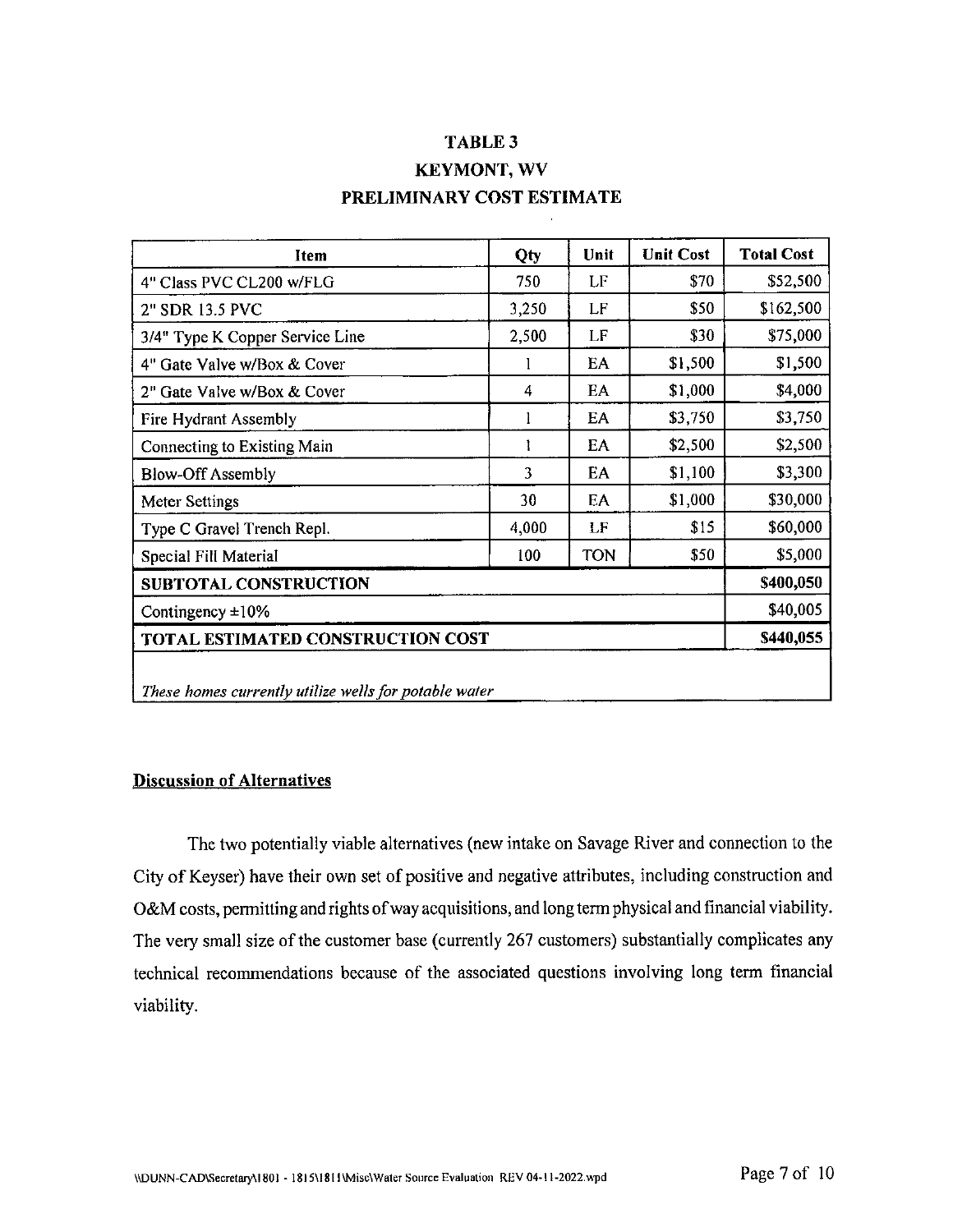#### 1. Savage River Intake

This alternative has a lower estimated construction cost than the Connection to Keyser alternative, even when some limited improvements to the existing water treatment plant are included in the cost estimates. There will also be an approximate savings of \$70,000 per year because raw water will no longer have to be purchased from Westernport.

Property would have to be acquired for the intake site along the Savage River, and easements for approximately 1,500 LF of new pipe, as well as for power service, would have to be acquired, as would permits from the Maryland Department of the Environment. The existing raw water line between the proposed intake and the old mill will have to be pressure tested (it has not been in use for a number of years), and at least a portion of the old line that is located between (or under) the railroad tracks will have to be replaced or re-routed. Even though the City has valid deeds and easements that date to 1900 from the railroad that allows installation and maintenance of pipelines up to 20 inches in diameter, there is doubt that the current railroad would honor them because of the numerous railroad safety regulations that exist now, but did not at the time the deeds and easements were written. Re-routing the line along Maryland Rt. 135 through Luke, MD, as an alternative to installing new pipe between the railroad tracks, would pose its own difficulties because of existing potable and raw water mains and because of physical constraints posed by buildings and retaining walls.

Constructing a new intake on the Savage River is a potentially viable alternative for allowing Piedmont to obtain its raw water, provided that the permitting and construction issues involving the existing raw water line that runs through the Verso paper mill can be overcome. This alternative would leave the water treatment plant in service and serving a very limited customer base. Whether that customer base (currently 267 customers) can sustain the long term operation and maintenance of the water treatment facility, however, is a serious concern.

 $\frac{1}{2}$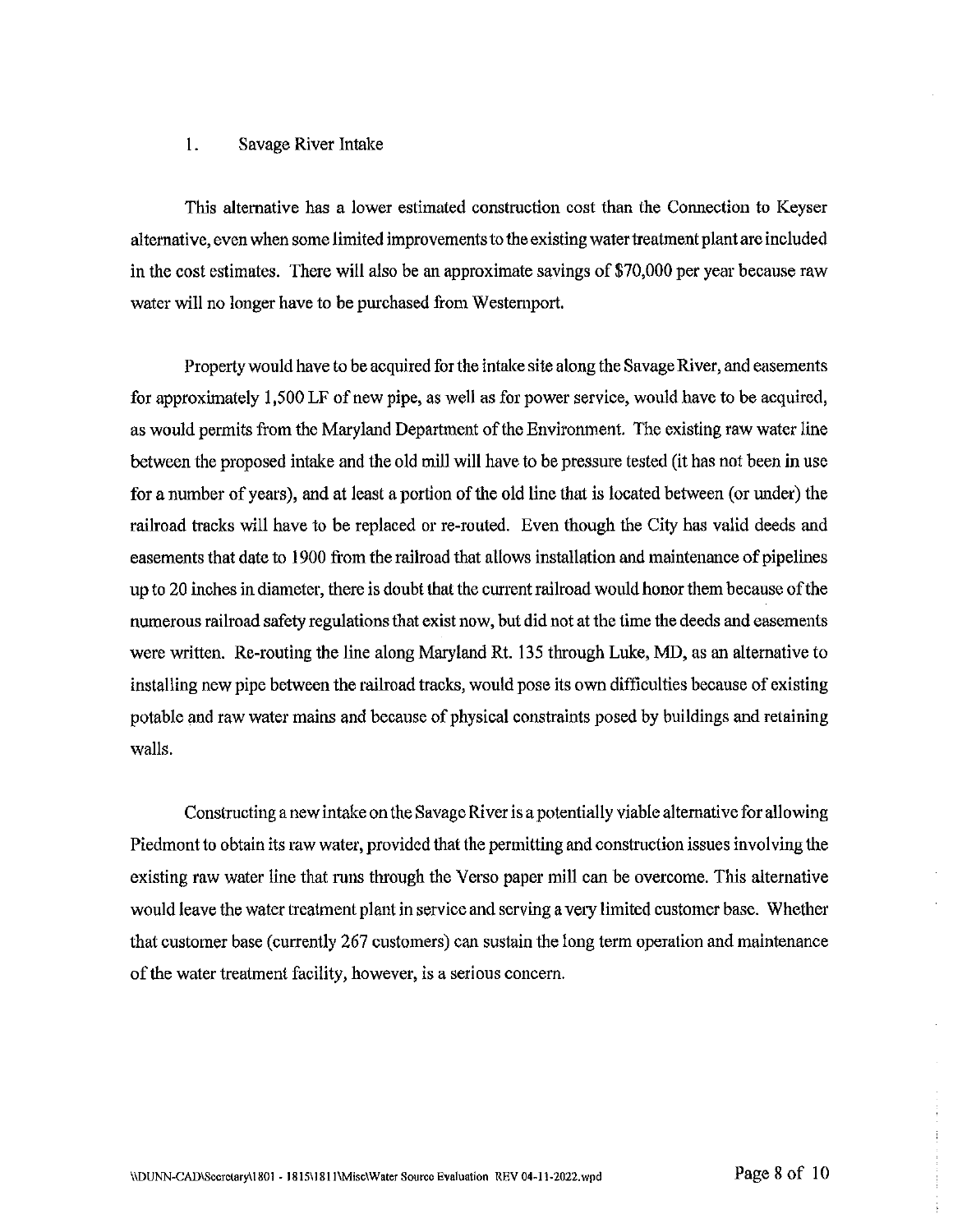#### $2.$ Connection to Keyser

Constructing a connection to the City of Keyser is also an alternative for providing water to Piedmont, and would allow Piedmont's existing water treatment plant to be taken out of service and decommissioned. This alternative would also allow approximately 30 new customers to be served in the community of Keymont, which is approximately halfway between Keyser and Piedmont. This alternative would be more expensive to construct than the intake alternative; Operation and Maintenance costs for the booster pump station and tank would not be much different than that for the raw water intake alternative.

Purchased water would cost (based on Keyser's current tariff) approximately \$3.50/1,000 gallons, or essentially the same as the current raw water being purchased from Westernport. There would also be a reduction in Operation and Maintenance costs associated with the materials and chemicals that would no longer have to be purchased.

### **Conclusions**

There are some conclusions that can be drawn from the evaluation of the two water source alternatives, including:

- Construction of the Savage River raw water intake would cost less than constructing a connection to Piedmont
- Water would have to be purchased from Keyser at a rate of less than \$3,50/1,000 gallons (current resale rate for Keyser is \$3.25/1,000 gallons)
- Operation and Maintenance costs for chemicals and materials associated with the treatment plant would be eliminated with the decommission of the plant
- There are serious permitting and construction challenges associated with replacing the existing raw water line through the old Verso paper mill site